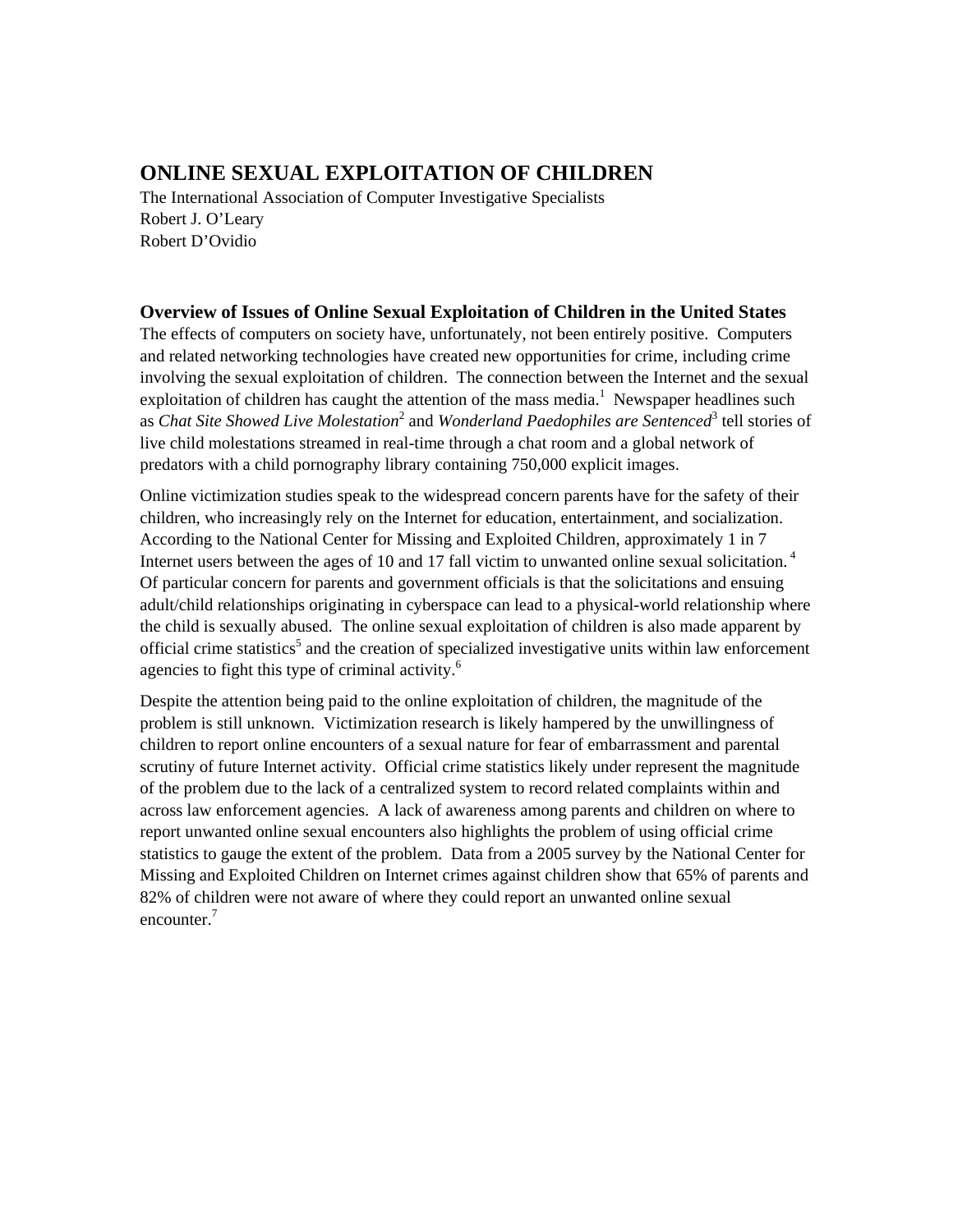The following document is divided into five sections. The first section describes the types of online activities encompassing the sexual exploitation of children. The second section offers background characteristics of victims and perpetrators. The third section highlights challenges faced by law enforcement officials and government policymakers in dealing with the online sexual exploitation of children. The fourth section recommends research to assist law enforcement, parents, and educators in responding to and preventing the online sexual exploitation of children. Lastly, the fifth section identifies existing resources that can be used to assist with investigations into the online sexual exploitation of children, train law enforcement professionals on related investigative and forensic methodologies, and increase awareness of the problem among children, parents and teachers.

## **Types of Online Sexual Exploitation of Children**

The online sexual solicitation of children involves sexually-oriented interactions over the Internet; the production, collection, and distribution of child pornography; unwanted exposure of children to pornography; and child-sex tourism and prostitution. Each type of online exploitation directly or indirectly results in sexual contact between adults and children, and should, therefore, receive equal focus of law enforcement and preventive efforts.

## *Online Enticement of Children for Sexually-Oriented Interactions*

The enticement of children over the Internet for sexually-oriented interactions occurs through various methods of contact, including chat rooms, instant messengers, and email. The types of solicitations can be differentiated by the degree to which the encounter involves sexually explicit discourse and actions. Predators often begin the courtship with an online encounter involving no or a subtle mention of sex. The goal of this initial encounter is to gain the trust of the targeted victim and usually involves the predator seeming to take interest in the victim's likes and dislikes. Encounters then escalate to include discussions of an overt sexual nature and will sometimes involve the predator sending pornography to the victim. Often, the predator will ask the victim to forward a picture of him or herself. The encounters can escalate further in cyberspace to include voice and video chat.

Once the predator feels the victim's trust has been earned, the relationship is likely to spill over into the physical world. Physical world encounters include gifts and letters sent through postal mail and telephone calls, and can even escalate to an in-person meeting between the predator and victim. Data from the National Center for Missing and Exploited Children 2005 survey of online child victimization show that 23% of youth who received an unwanted sexual solicitation were asked by the predator to meet in-person. $8$  The obvious danger of an in-person meeting is direct sexual contact between predator and victim.

Alarmingly, unwanted online sexual solicitations are rarely reported to a law enforcement agency. Data from the National Center for Missing and Exploited Children 2005 survey of online child victimization show that only 5% of the solicitations were reported to a law enforcement agency or Internet service provider. $9$  Also troubling is the likelihood of the victim not disclosing the incident to anyone. Fifty-six percent of victims did not tell anyone, including friends and parents, of the solicitation they received online.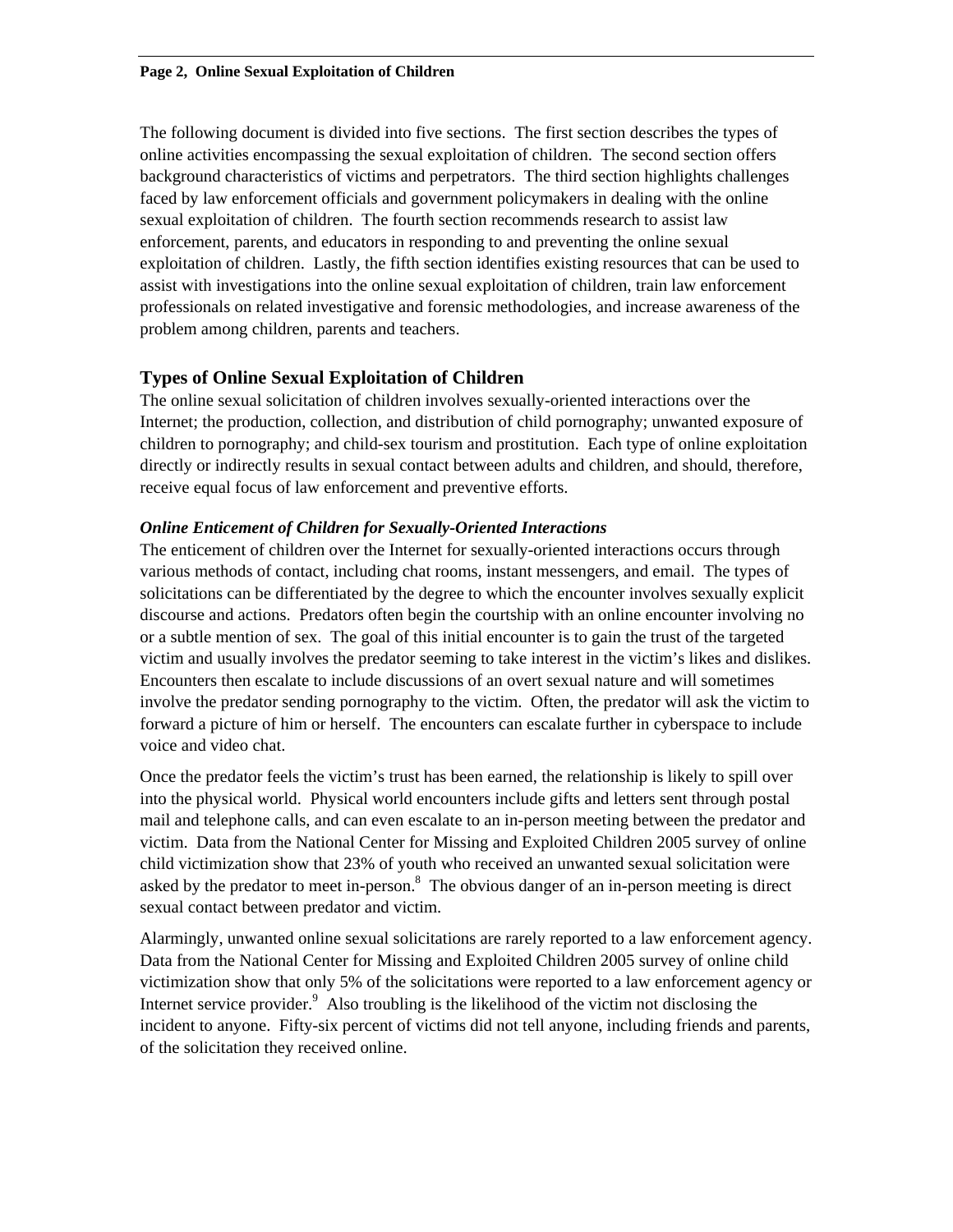## *Child pornography*

Child pornography involves any depiction, including computer-generated representations, "of a child engaged in real or simulated explicit sexual activities or any representation of the sexual parts of a child, the dominant characteristic of which is depiction for a sexual purpose.<sup> $10$ </sup> Computer related technologies, including the Internet, have simplified the creation, distribution, and collection of child pornography. Home computers, digital cameras, and point-and-click graphics software have simplified the production of child pornography as compared to earlier times when production involved expensive cameras, complicated editing equipment, and a chemical laboratory to develop photographs. Distributors of child pornography can use the Internet to advertise their illicit wares to a much wider audience when compared to the limited reach of word-of-mouth advertisement or postings in the back of on-topic magazines. Collectors can download child pornography from the safety of their own homes faster and with an increased perception of anonymity than in the past when they relied on face-to-face exchanges and the postal mail to obtain images and movies.

The Internet offers many venues through which people can interact to exchange child pornography. Usenet groups, email, chat rooms, instant messengers, and websites have, for example, all been used to distribute child pornography. Child pornographers are also quick to adopt new online services and computer technologies. The same peer-to-peer networks that are being used by teens and young adults to exchange copyrighted music and movies are also being used by child pornographers to exchange their illicit images and videos.<sup>11</sup> Social networking sites, such as Orkut, allow child pornographers to build a community network with like-minded others to promote their wares and give them ready access to children who frequent such sites.<sup>12</sup> Cell phones with Internet accessibility have also been used to download and store child pornography, thus expanding the scope of technologies used by child pornographers beyond traditional computing devices and giving child pornographers the benefits that mobility affords.<sup>13</sup>

## *Unwanted Exposure of Children to Pornographic Material*

Children are also victimized in cyberspace through exposure to pornographic material. The widespread availability of pornography on the Internet makes purposeful exposure an easy feat irregardless of a user's age. Children are, however, being exposed to pornography without proactively searching for it. The National Center for Missing and Exploited Children found, for example, that 34% of youth Internet users were exposed to pornography while on the Internet without purposely seeking out the material. $^{14}$  $^{14}$  $^{14}$ 

Unwanted exposure to pornography by youth can occur through a number of ways. Innocuous Internet searches for musicians or actors who are popular among youth often return results of pages containing pornography picturing celebrity look-alikes. Youth may also be exposed to pornography through spam, or unsolicited commercial email, used to advertise pornographic material. Additionally, unwanted pornography may be directed at youth through email or instant messenger programs by peers or by sexual predators trolling for potential victims.

Misleading domain names have also exposed children to pornography. Website owners have, in the past, profited from the tendency of youth to misspell the domain name addresses of popular child-oriented programs. John Zuccarini, for example, was sentenced under the *Truth in Domain Names Act*<sup>[15](#page-13-14)</sup> to a 30-month prison term for using deceptive websites addresses to purposely direct minors to pornographic material.<sup>16</sup> Among the misleading sites used by Zuccarini was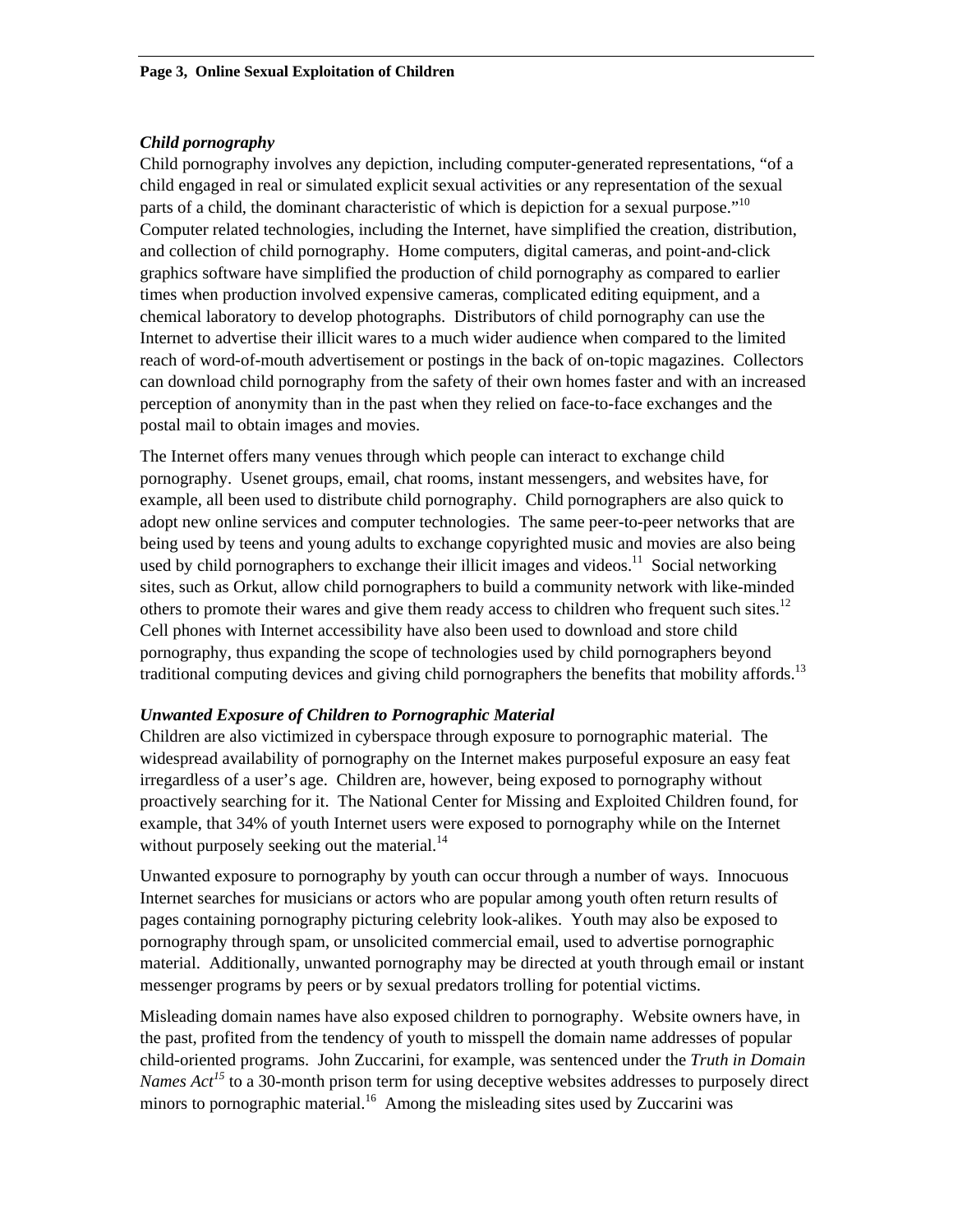*www.bobthebiulder.com*, a domain name address based upon a common misspelling of the children's cartoon *Bob the Builder*. [17](#page-13-16) Instead of seeing content based upon the constructionthemed cartoon, children visiting the website were exposed to hard-core images of young people engaging in sexual intercourse.

#### *Child Sex Tourism and Prostitution*

The Internet further contributes to the sexual exploitation of children in that it is used to promote child prostitution in the United States and abroad. The global reach of the Internet combined with the low cost and ease of maintaining and updating a website makes the world-wide-web an extremely useful tool to advertise products and services, including sex-for-hire services. Escort agencies and pimps have been quick to catch on to the benefits of marketing over the web. Prostitution websites that offer a virtual "line-up" of available prostitutes, provide contact information, and list services and associated fees are appearing with evermore frequency and are created by those promoting sex with adults and minors. Sites promoting prostitution with minors have included teenage runaways<sup>18</sup> and children as young as  $12.^{19}$  $12.^{19}$  $12.^{19}$ 

Travel agents specializing in sex-tours have also taken to the web to advertise their services. Sextour operators tend to focus on countries where the age of majority for sex is younger than the age in the United States and where government enforcement efforts against adult-child sexual encounters are lax. In addition to airfare arrangements and hotel accommodations, these travel agents provide access to the local brothels, sex clubs, and escort agencies and are generally knowledgeable about the sex-trade industry in the destination country. The Internet further supports the child-sex tourism industry by providing patrons of these tours a means by which to easily connect with like-minded others throughout the world.<sup>20</sup> Usenet groups, online bulletin boards, and chat rooms, for example, offer sex-tourism patrons the venue to share travel experiences, exploits, and cautionary advice to those wishing to travel aboard for the purpose of having sex with minors. The use of the Internet by those interested in underage sex has been cited by the United Nations as a factor leading to an increase in number of destination countries for child-sex tourism. $2<sup>1</sup>$ 

#### *Online Child Sexual Exploitation: Victim and Offender Characteristics*

Computers and the Internet have not only changed the nature of child sexual exploitation, but have affected the types of people who fall victim to and commit such crimes. The global reach of the Internet facilitates new social relationships by easily connecting people who are geographically distant. The facelessness of cyberspace minimizes relationship barriers posed by traditional social categories (e.g. age, class, and race). People are, consequently, able to establish relationships that were previously unlikely and that do not involve physical-world interaction. With the Internet, the pool of suitable targets for victimization by child sexual predators is, thus, no longer limited to family members, the children of friends, and youth within one's community. Predators who use the Internet can easily point-and-click their way across the globe, making all children who spend time online a potential target for victimization.

The facelessness of cyberspace further affects behavior by increasing the perception of anonymity. The increased perception of anonymity experienced by those communicating via computer is likely to reduce inhibitions towards previously restrained behavior. As such, predilections towards sexually exploiting children might be more pronounced in computermediated environments. At the same time, safeguards employed in the physical world to prevent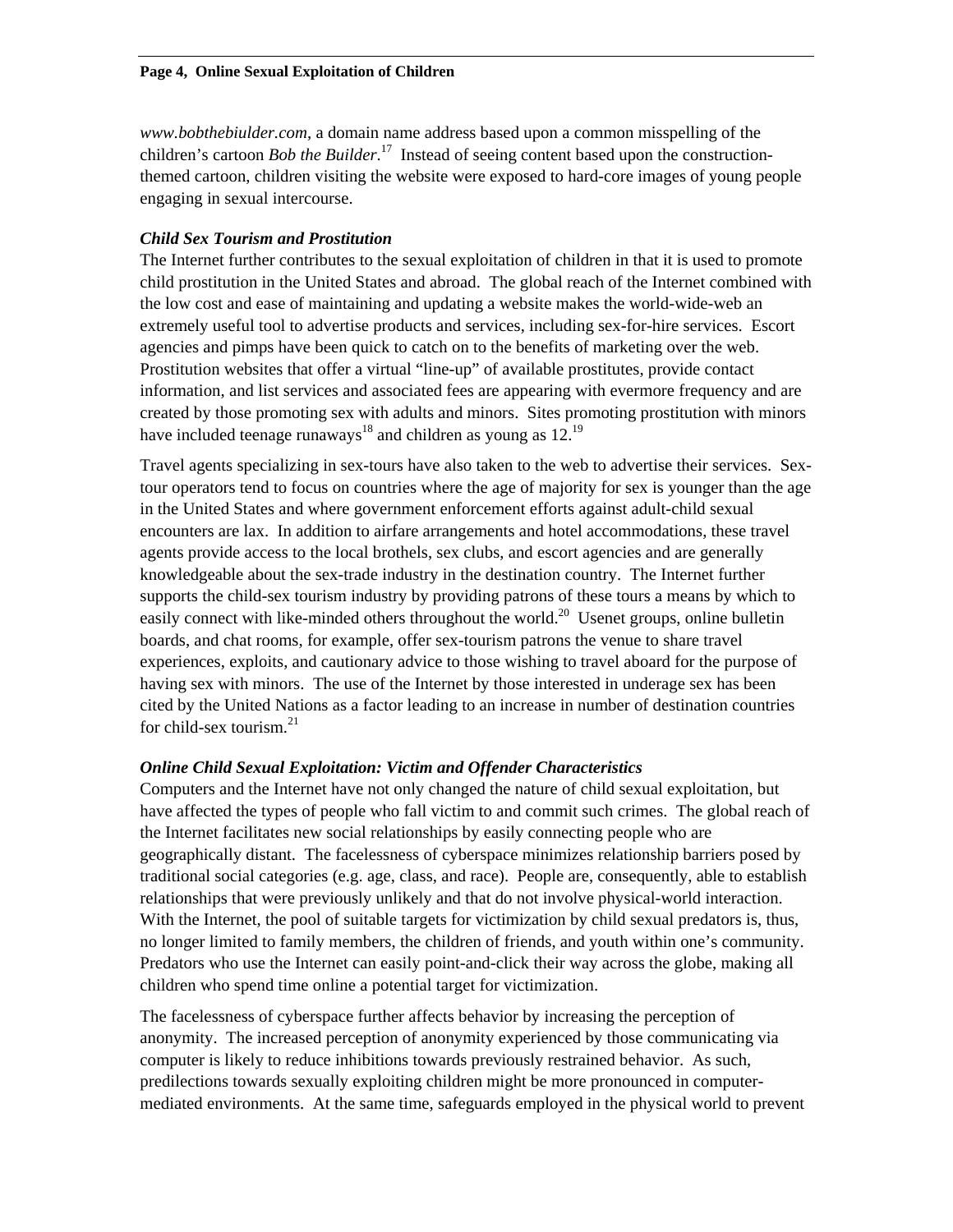victimization might be disregarded online. Youth who would shun a stranger in the physical world might not be so hesitant to befriend the same stranger in cyberspace. Thus, we can expect sexual solicitations to occur more frequently among strangers in cyberspace than in more traditional settings. Research examining sexual solicitations in cyberspace shows that predators and their victims are very likely to be strangers and to have had no previous in-person contact. An overwhelming majority of youth (86%) who were sexually solicited via the Internet indicated that they had first met the predator online. $^{22}$ 

## *Victims Examined*

Questions remain as to whether the stereotypical profile describing victims of child sexual exploitation pre-Internet fits the profile of victims exploited online. Children who are timid and reclusive and who suffer from low self-esteem are less likely than children who are adventurous and outgoing to take advantage of the social benefits of Internet connectivity to meet new people. Efforts to socialize and meet new people in cyberspace are likely to place children at risk of sexual exploitation by online predators.

Important to preventing the online sexual exploitation of children is recognizing the environments from which it is occurring. Online victimization is occurring in environments which are traditionally thought of as safe places and with trusted adults under the same roof. Victimization is taking place while youth are connected to the Internet at home, in the home of a friend, at school, and in the public library. Despite the presence of guardians (i.e. parents, teachers, and librarians) in these environments, children are still falling victim to online sexual exploitation at alarming rates. Complicating matters further is the increased familiarity with new Internet technologies and services among youth when compared to the familiarity with such technologies and services among adults. Consequently, guardians are unlikely to discover the potential dangers posed by new Internet services until after their children have adopted them.

Further complicating efforts by guardians to keep children safe online is the widespread use of cell phones among youth. Data gathered by the Pew Internet & American Life Project in October 2004 on the adoption of technologies by youth show that 45% of teens in the United States have a cell phone.<sup>23</sup> Increasingly, these cell phones are being used to send and receive instant text messages, access the world-wide-web and email, and participate in chat rooms. The mobility and connectivity afforded to cell phone users place few limits as to where children can be reached by predators.

Data gathered through official crime statistics and victimization surveys give a look at the types of children who are falling victim to online sexual exploitation. Females, as compared to males, are much more likely to receive unwanted solicitations for sex while connected to the Internet.<sup>24</sup> Conversely, males were more likely than females to be exposed to pornography on the Internet.<sup>25</sup> Data from the National Center for Missing and Exploited Children show a positive correlation between age and the receipt of unwanted solicitations for sex. A comparison of victimization rates among Internet users between the ages of 10 and 17 shows victimization to be highest among 16 year-olds  $(24%)$ , followed by 15 year-olds  $(23%)$  and 17 year-olds  $(19%)$ <sup>26</sup>

An examination of child pornography seized in the course of an arrest provides some insight into the types of children who are falling victim during its production and the preferences of predators.<sup>27</sup> Understanding these preferences helps us gauge future victimization involving the sexual abuse of minors for the purpose of satisfying the child pornography market. Images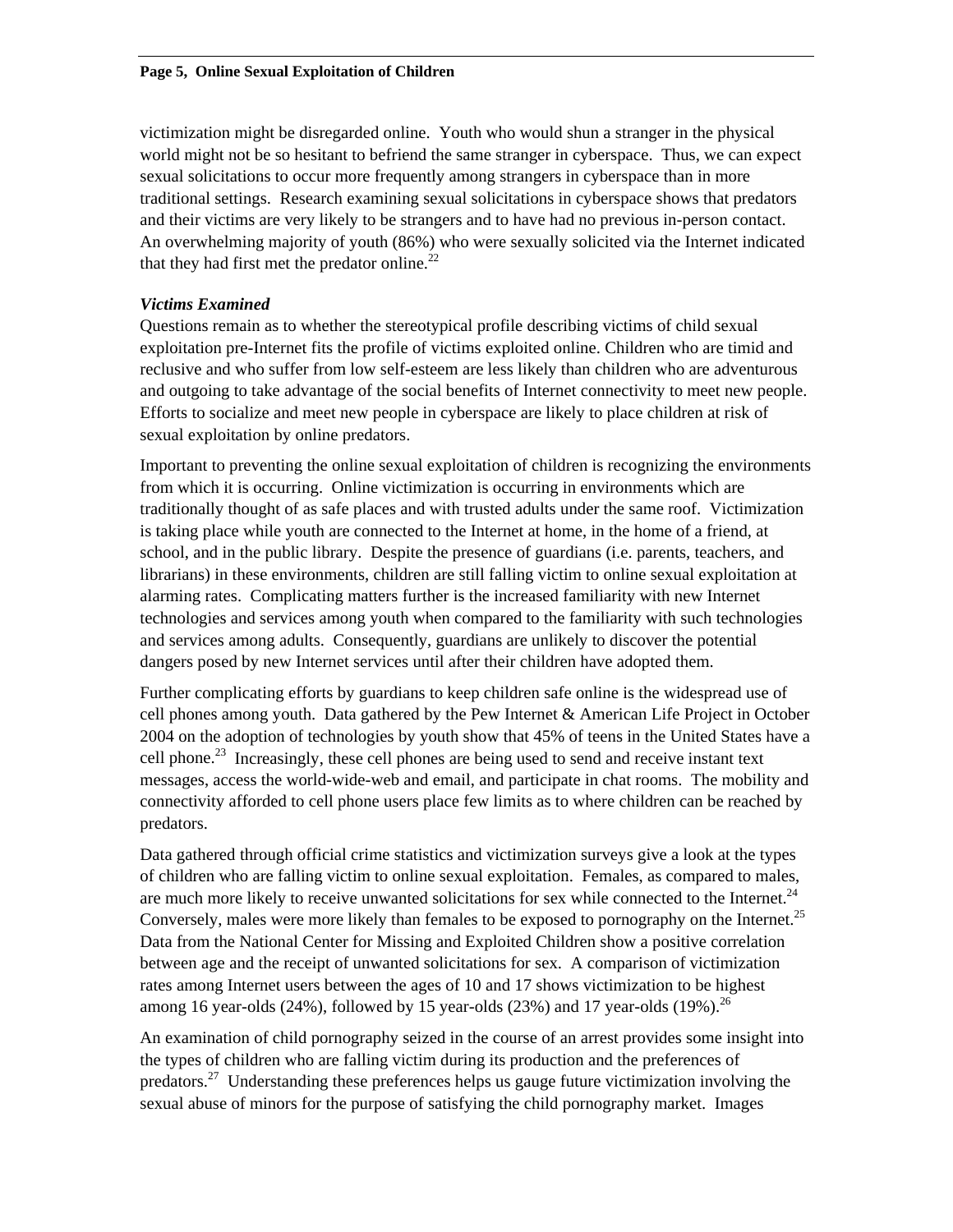containing children between the ages of 6 to 12 were the most popular among those whose arrest charges included the possession of child pornography. Specifically, 83% of offenders possessed child pornography with victims from this age category. Seventy-five percent of offenders possessed child pornography depicting victims between the ages of 13 to 17. Younger children were also to the liking of those arrested for possessing child pornography. Thirty-nine percent of offenders possessed child pornography depicting victims between the ages of 3 to 5 and 19% of offenders possessed child pornography with victims less than 3 years of age.

## *Predators Examined*

Predators who sexually exploit children can be differentiated based upon whether their criminal activity involves direct sexual contact with children. *Traders* and *closet collectors* both use the Internet to access and download child pornography, but do not get involved in its production and do not directly abuse children[.28](#page-13-27) *Traders* will seek out and communicate with like-minded others online to exchange child pornography images and movies in hopes of building their collection. Conversely, c*loset collectors* conceal their penchant for child pornography and do not actively engage link-minded others to exchange materials. Instead, *closet collectors* accumulate child pornography by purchasing it through online commercial channels.

Unlike *traders* and *closet collectors*, *isolated collectors*, *cottage collectors,* and *commercial collectors* do engage in direct sexual contact with children[.29](#page-13-28) *Isolated collectors* abuse children and in the process create child pornographic images and movies for their own personal use. These materials are generally not distributed for fear of attracting attention from the law enforcement community. As with *isolated collectors*, *cottage collectors* do sexually abuse children and do record the abuse to create child pornography. *Cottage collectors* are, on the other hand, not shy about distributing the child pornography they produce. They will share the illicit materials with other predators for free through online channels as part of an exchange network that allows them to continue building their child pornography collection. C*ommercial collectors*, conversely, distribute child pornography with the goal of making a profit. They too will sexually abuse children and record the abuse to make child pornography. They will, however, charge other predators who want to access and download the material.

As indicated, the increased perception of anonymity experienced when communicating via the Internet is likely to reduced previous restraints to offending for those with predilections towards sexual involvement with children. The Internet also creates new opportunities to explore sexual curiosities and gives rise to the *situational offender*. [30](#page-13-29) *Situational offenders*, in terms of child pornography, see the ease at which they can access child pornography over the Internet and the ability to view it while hidden behind a computer screen as the reason for experimenting with the material.

Data from victimization surveys, official crime statistics, and media reports of police investigations provide a look at the types of people who use computers and the Internet to exploit children. Consistent among the various sources of available data are the sex and race of the predator. Males were more likely than females to sexually exploit children in cyberspace. In examining media reports of online child sexual exploitation cases occurring from 1996 to 2002, Alexy, Burgess, and Baker found that in 95.1% of the cases the offenders were male.<sup>31</sup> With respect to race, predators were overwhelmingly white. Wolak, Mitchell, and Finkelhor found, for example, that 92% of those arrested for Internet sex crimes against minors were white.<sup>[32](#page-13-31)</sup>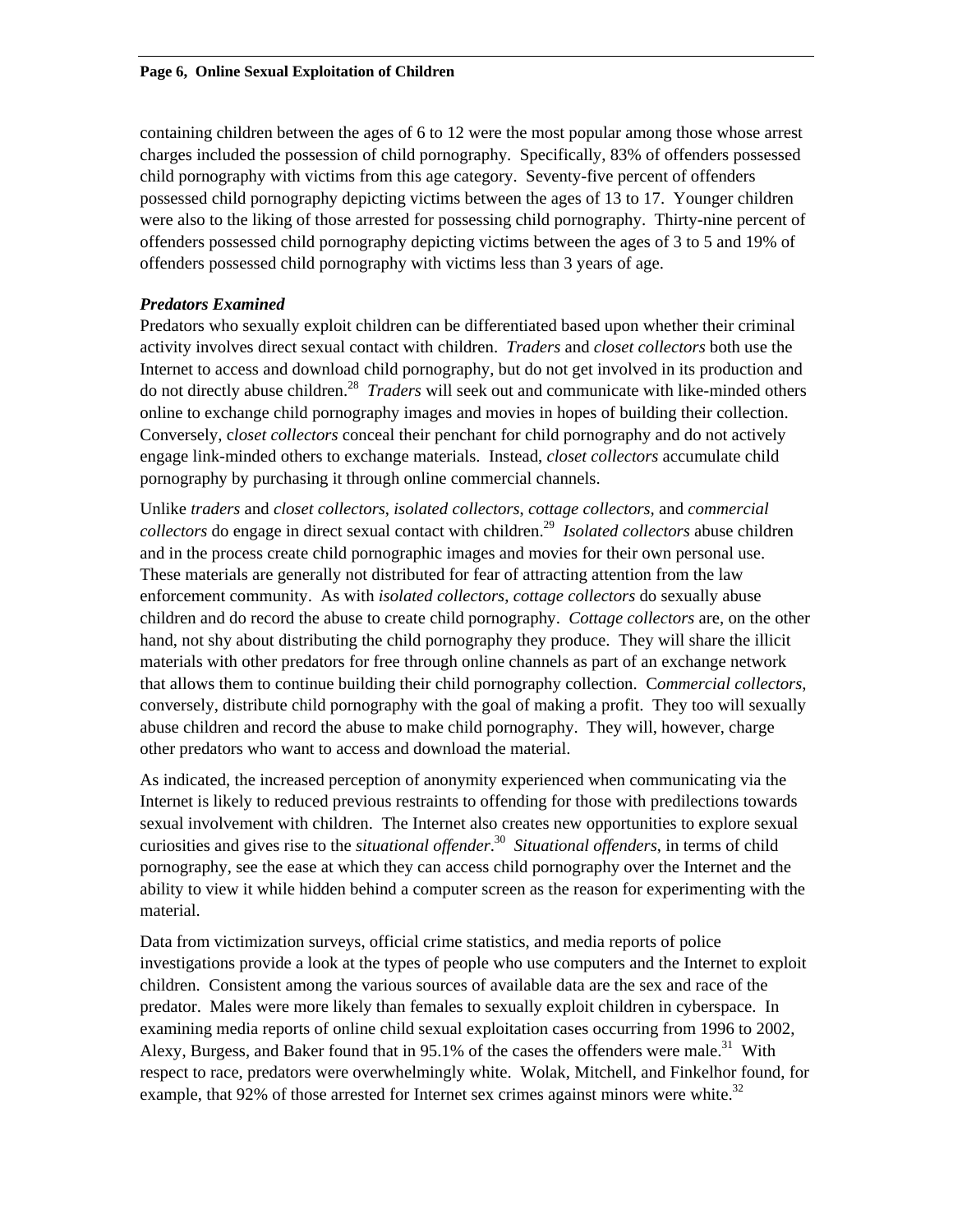Predators in both online sexual solicitation and child pornography cases were not always adults. At times youth fell victim to exploitation by other youth. In a survey by the National Center for Missing and Exploited Children on online exploitation, victims of sexual solicitation indicated that in 43% of cases their solicitor was less than 18 years of age.<sup>33</sup> These results should, however, be taken with some suspect since the solicitor's age was gauged by the victim and not validated at the time of arrest. Official crime statistics show a much larger proportion of adult offenders. For example, Wolak, Mitchell, and Finkelhor found that 97% of offenders arrested for Internet sex crimes against children were at least 18 years of age.<sup>34</sup>

## **Challenges Faced by Law Enforcement Officials and Government Policymakers in Addressing the Online Sexual Exploitation of Children**

## *Independent Efforts to Prevent Online Exploitation of Children*

Several programs, projects, and efforts have been undertaken to protect children from online exploitation. Much of this work has met with success and has ultimately raised the awareness of law enforcement, policy makers, parents, and children of the techniques used by Internet predators. While these efforts compliment each other, they generally operate independently and, at times, overlap. A strategic action plan that incorporates the coordination of these independent efforts would advance the efforts underway as well as future efforts to protect children from online exploitation. The establishment of a comprehensive, nationwide plan to prevent the online exploitation of children is imperative. The true scope of this issue must be identified in order to develop an effective strategic action plan to address online exploitation of children. The scope can only be accurately assessed if it is based on reliable statistics. The lack of clear statistics on child exploitation is a due in large part to the absence of standard protocols for law enforcement to capture detailed relevant information about online exploitation. The absence of standard protocols is a significant impediment to establishing a comprehensive nationwide plan to prevent online exploitation of children. The available statistical information stems from surveys, which while providing valuable insight, do not provide the empirical information necessary to fully understand the true scope of this problem.

#### *Assessment of Law Enforcement Training in Online Exploitation of Children*

Law enforcement officers and prosecuting attorneys face the challenge of accessing quality and continued training to provide the necessary general knowledge of electronic crime and digital evidence, as well as the knowledge specific to the online exploitation of children. Understanding the circumstances of the crimes as well as the technology that facilitated the criminal activity is paramount to the success of law enforcement in preventing and investigating these crimes. It is equally important to raise the level of expertise and capabilities of prosecuting attorneys in order to ensure that investigation efforts are successful.

Several training courses in online exploitation of children investigations are available to law enforcement personnel from a variety of sources. However, training course selections, order, and practical skills development remain largely unstructured. There is no clear information as to the order in which the available training should be attended. Information is also lacking on the courses which may overlap or present similar material. Further, there is no clear data collection process to identify the number of law enforcement personnel who have successfully completed training in investigating and preventing online exploitation of children or the quality of that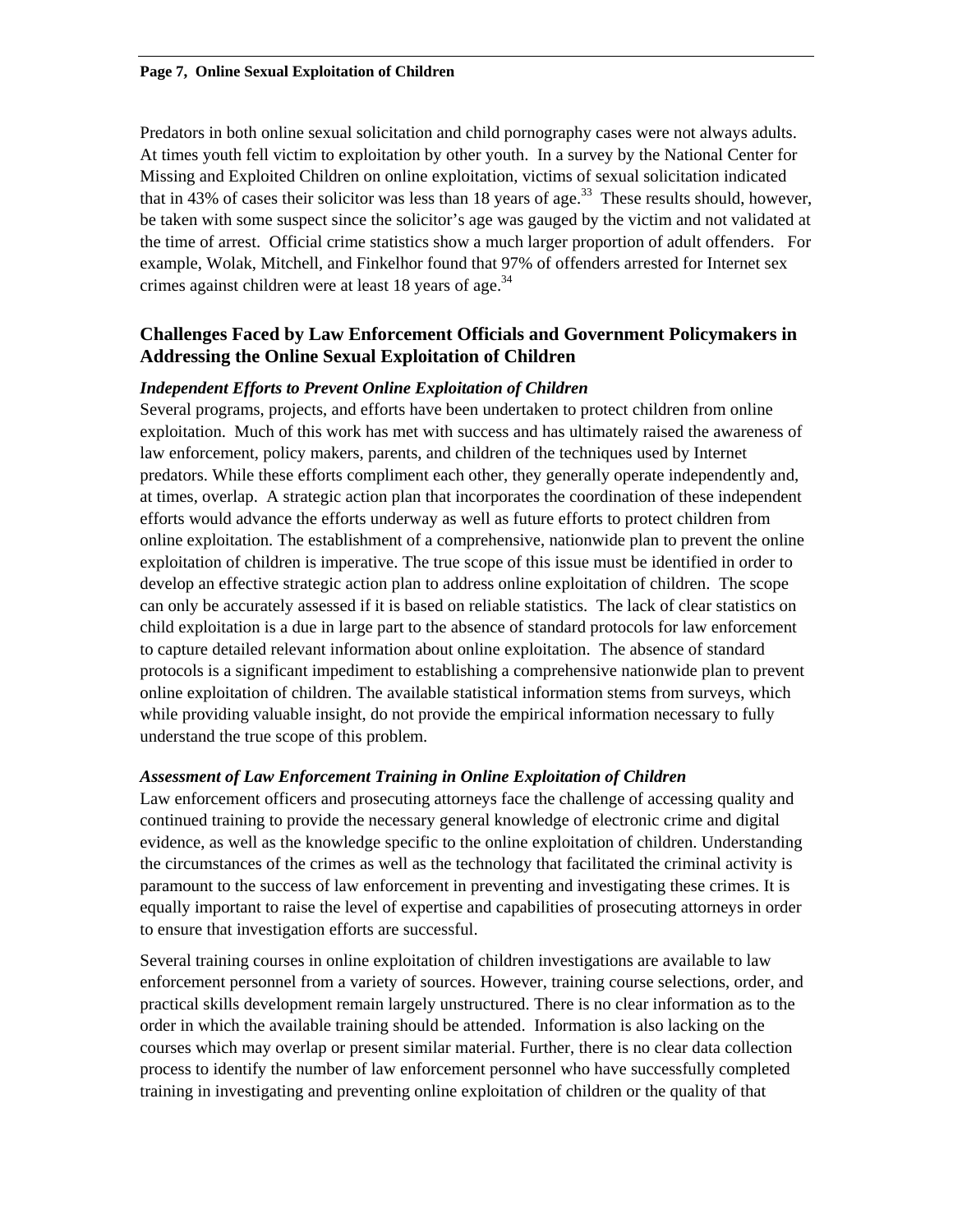#### **Page 8, Online Sexual Exploitation of Children**

training. An accurate assessment of law enforcement's capacity and capability to investigate and prevent youth from sexual exploitation by Internet predators is necessary to realistically determine the current level of preparedness and assess the anticipated rate of improvement.

#### *Jurisdiction and Honor of out State Court Orders by Internet Service Providers*

In the age of the Internet, we can longer think of criminal investigations as local occurrences. Official crime data from the New York City Police Department show a highly significant difference in inter-jurisdictional offending for crimes committed using a computer as compared to similar crimes committed in the physical world. Approximately 39% of the computer crimes, compared to only 6.3% of similar crimes committed in the physical world, involved an offender or victim outside New York State.<sup>35</sup> Law enforcement agencies often meet obstacles when conducting investigations that rely on electronic records held by service providers and on computers outside their jurisdiction. These obstacles can result in investigative delays when court orders are deemed to lack the necessary and appropriate authority to compel the compliance of the custodian of the records. Often such delays cause lapses in the investigative timeline and prevent law enforcement from acting on the information in a timely manner. The resolution to this obstacle is the implementation of full faith and credit in court orders issued on behalf of law enforcement agencies seeking electronic records and data in furtherance of child exploitation investigations and prosecutions from custodians of records in other jurisdictions.

#### *Assessment of Online Exploitation of Youth Training Material for Youth*

A variety of efforts are underway to protect youth from Internet predators. In addition to training law enforcement personnel in proactive investigations to stop Internet predators, online safety programs for youth have been developed. ISafe, NetSmartz, WiredKids, and CyberAngels have online safety curriculum for youth. These programs provide information to keep children safe online. The impact of these programs and their effect on youth have not been assessed.

#### *Research and Policy Recommendations Related to the Online Sexual Solicitation of Children*

A plan to adequately assess the magnitude of online child exploitation is essential to mounting prevention and response strategies that are both effective and efficient. Gauging the magnitude of problem requires agreement at the national level on the crimes that constitute online exploitation. A uniform system to record these crimes should then be devised and implemented within law enforcement agencies across all levels of government. A centralized reporting structure should then be set up to enable aggregate assessments at the state and federal levels. Additionally, victimization data should be collected regularly through surveys to account for any bias in official crime statistics arising from underreporting to law enforcement.

A program that addresses all efforts to protect children from online exploitation and coordinates the work of all agencies and organizations working in this field is strongly recommended. There is currently no entity that coordinates or addresses all aspects of the online exploitation of children on a national level. This effort would not supplant work currently being done by the various groups involved. Instead, it would coordinate and facilitate the current efforts in order to leverage the otherwise independent work of many and create a comprehensive and effective force working toward common goals and objectives.

The government should continue to sponsor research into understanding security techniques used by online predators to elude law enforcement and hide their identities while traversing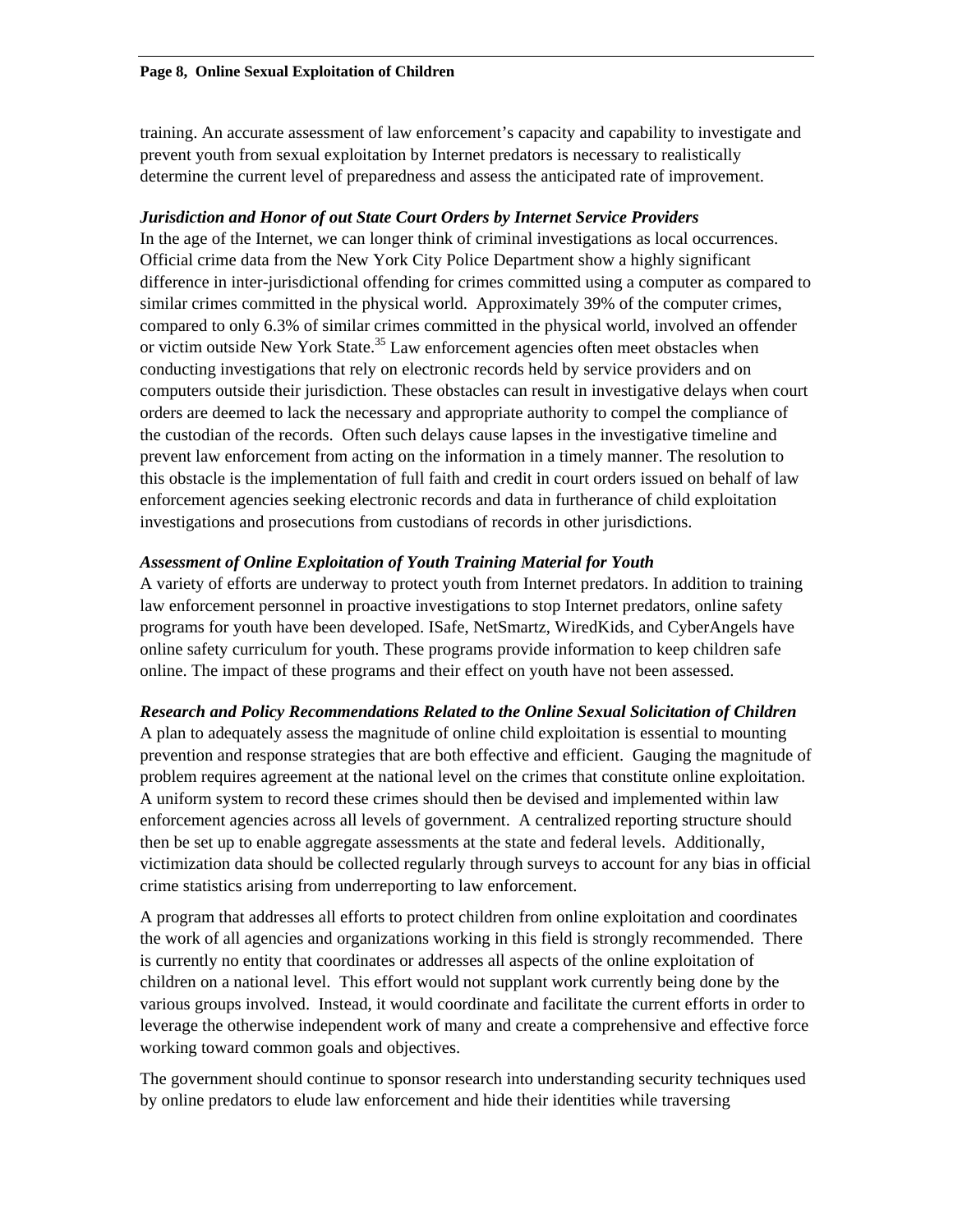#### **Page 9, Online Sexual Exploitation of Children**

cyberspace. We should look to better understand how knowledge of criminal methodologies and security techniques is transferred within the predator community, recognizing that crime requires offenders to learn and possess the requisite skills and tools associated with a specific type of act. Research on decryption, steganography detection, and information extraction methods should continue. Additional areas to explore concerning security and anonymizing techniques used in the online exploitation of children include:

- Remote storage and its use by child pornographers.
- The use and benefits of distributed peer-to-peer networks to trade child pornography.
- The reliance on remailers and proxies to mediate predator-child exchanges.
- The adoption of wireless technologies to mask location and identity when interacting with minors.

Government officials should make funding available to support the development of training curriculum related to online child exploitation investigations and to regularly training law enforcement officers who investigate these types of cases. An investigator's knowledge needs to keep pace with the evolving methodologies and tools used by online predators. Investigators also need to be familiar with the new Internet technologies children adopt and the latest online services children use to socialize since these are the venues through which predators will entice and solicit. Likewise, continued attention needs to be paid to providing investigators and law enforcement first-responders with training to enable them to identify and seize electronic evidence at a crime scene.

Attention should also be paid to the needs of community corrections agencies (e.g. probation and parole). These agencies increasingly have to serve non-institutionalized offenders who are under government supervision for online child sexual exploitation. Officers in these agencies need training on the monitoring solutions to manage predators' computer and Internet usage. This type of training should go beyond the technical aspects of installing and using monitoring software. Probation and parole officers need to be well-versed on the methodologies and online services that predators are using to lure children in cyberspace. Legal training pertaining to electronic monitoring and wiretaps is also recommended for those officers who monitor the computer and Internet usage of offenders. Existing monitoring programs within probation and parole agencies should be evaluated in terms of their deterrent and enforcement value. These evaluations should be taken into account when refine existing programs and expanding monitoring into new jurisdictions.

#### **Resources**

Resources are available to assist law enforcement agencies and government officials with investigations, forensic examinations, training, and awareness/preventative initiatives concerning the online sexual exploitation of children.

#### **Investigative Assistance**

The following task forces and professional associations provide assistance to law enforcement agencies with investigations, forensic examinations, and operational policies related to the online exploitation of children: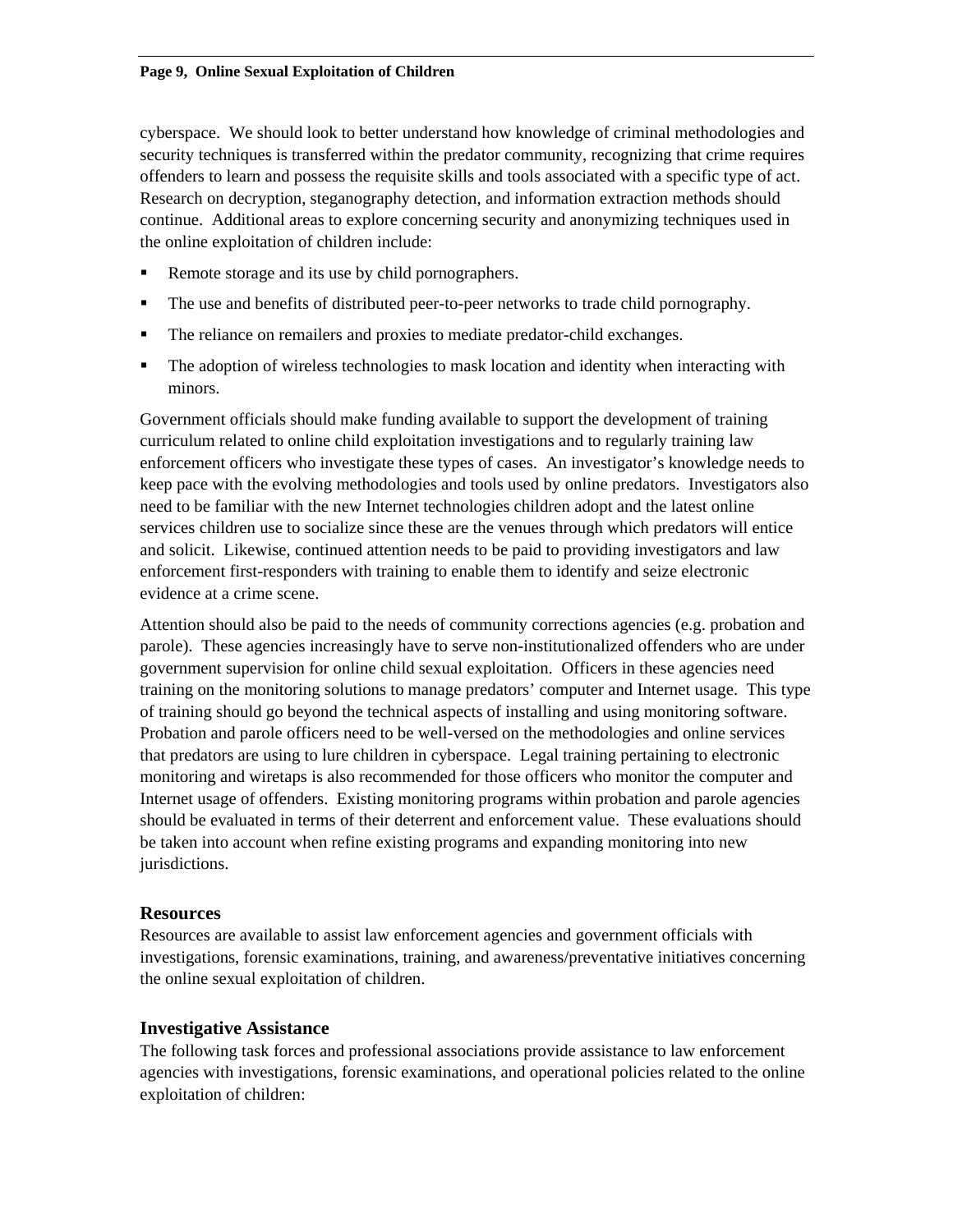- *International Association of Computer Investigative Specialists (IACIS)*: IACIS is a volunteer, not-for-profit organization dedicated to education and training for law enforcement in the field of forensic computer science. Its 800 members come from law enforcement agencies at all levels of government and from numerous countries, including the United States. IACIS members can be called upon to provide consultation for electronic crime investigations and forensics.<sup>[36](#page-13-11)</sup>
- *High Technology Crime Investigation Association (HTCIA)*: HTCIA is a professional association that brings together law enforcement officers, security officials, and researchers who are interested in cybercrime, e-commerce fraud, online safety, and computer forensics. It has 39 chapters, 29 of which are located in the United States. HTCIA members can be called upon to provide consultation for electronic crime investigations and forensics.<sup>[37](#page-13-35)</sup>
- *United States Secret Service Electronic Crimes Task Force (ECTF)*: The *Uniting and Strengthening America by Providing Appropriate Tools Required to Intercept and Obstruct Terrorism Act* (USA Patriot Act) mandated that the U.S. Secret Service establish a nationwide network of Electronic Crimes Task Forces to prevent, detect, and investigate crimes involving our nation's critical infrastructure, including the Internet. Currently, there are 24 ECTFs located in major metropolitan areas throughout the United States. Each ECTF brings with it the resources of the U.S. Secret Service and will assist federal, state, and local law enforcement agencies with the seizure of electronic evidence and subsequent investigations and forensic examinations.<sup>38</sup>
- *Federal Bureau of Investigation Regional Computer Forensics Laboratory (RCFL)*: The RCFL is a full-service digital forensic laboratory created to support criminal investigations, including investigations involving the online exploitation of children. Currently, there are 12 RCFLs located in the United States. Each RCFL is staff by FBI personnel and personnel from regional law enforcement partners. Law enforcement agencies without the internal capacity to conduct the necessary forensic examinations can call upon the RCFL in their region for assistance.<sup>39</sup>
- *Internet Crimes Against Children Task Force (ICAC)*: The ICAC task force program is designed to assist local and state law enforcement agencies with investigations involving the use of computer technology to sexually exploit children. The program is funded by the United States Department of Justice, Office of Juvenile Justice and Delinquency Prevention. Currently there are 48 ICAC task forces spread throughout the country.<sup>[40](#page-13-13)</sup>

## **Training Assistance**

Investigations involving the online exploitation of children require law enforcement officers with a background in the seizure of electronic evidence and digital forensic methodologies. Additionally, knowledge of the substantive and procedural laws pertaining to computer crime and related investigative techniques is also essential to preparing a workforce to fight the online sexual exploitation of children.

The following organizations offer training on seizing, obtaining, and processing electronic evidence. Courses offered by these organizations are applicable to investigations involving many types of computer-related crimes, not just crimes involving the online sexual exploitation of children.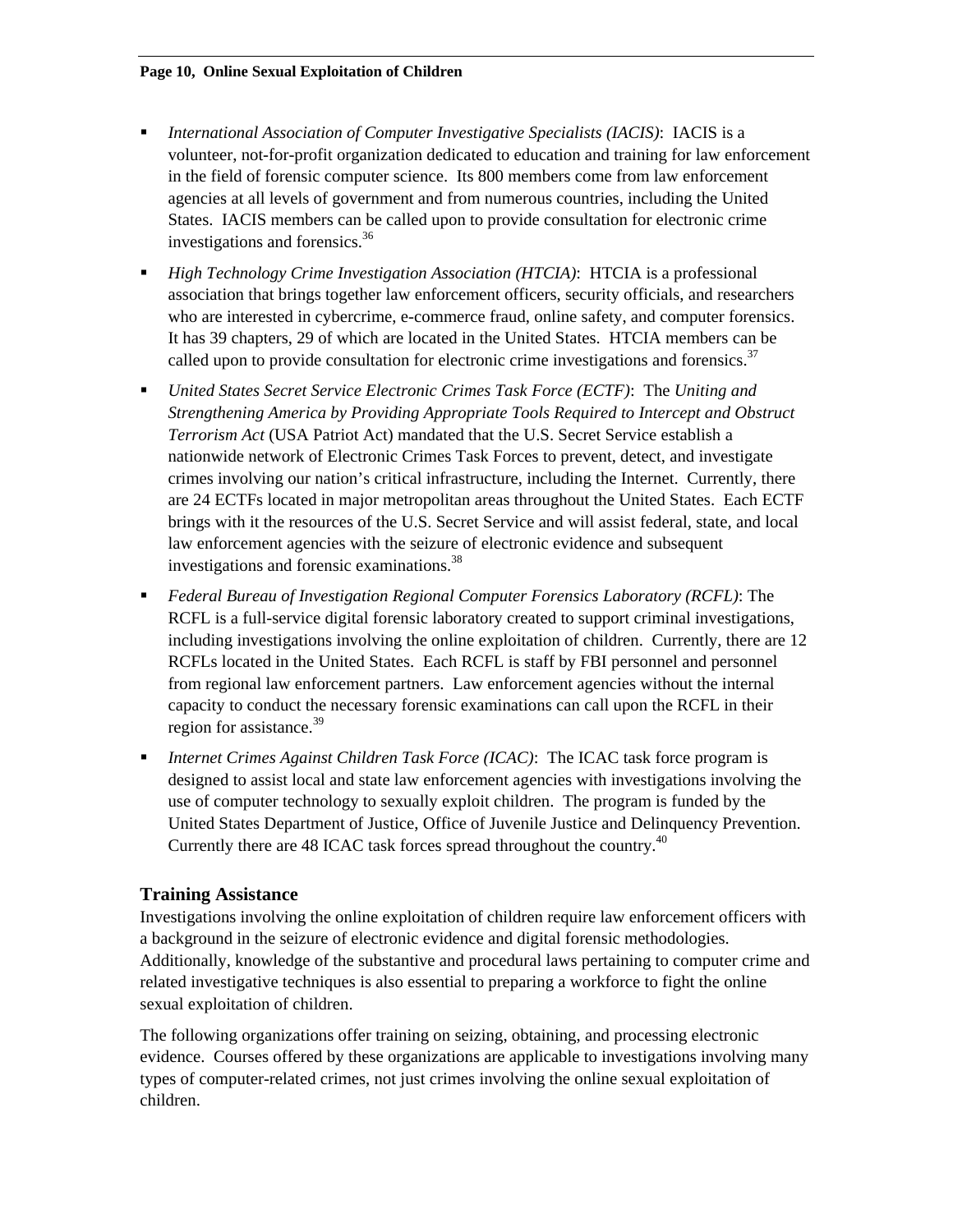- *International Association of Computer Investigative Specialists (IACIS)*: IACIS training is limited to active law enforcement professionals. Its students and members represent law enforcement agencies from all levels of government and from many nations.<sup>41</sup>
- *SEARCH: The National Consortium for Justice Information and Statistics (SEARCH)*: SEARCH is a non-profit organization supported by U.S. justice agencies, and federal, state, and local government contracts. SEARCH training is only available to law enforcement professionals.[42](#page-13-15)
- *National White Collar Crime Center (NW3C)*: NW3C is a congressionally-funded non-profit organization that provides a nationwide system to support government agencies with the prevention, investigation, and prosecution of economic and high-tech crimes. Professionals from law enforcement, corrections, probation, and parole agencies can attend NW3C courses.[43](#page-13-37)

The following organizations offer technical and legal training pertaining specifically to the investigation and prosecution of online sexual crimes against children.

- *National Center for Missing and Exploited Children (NCMEC)*: Pursuant to its congressional mandate<sup>44</sup>, NCMEC serves as a national clearinghouse for information about missing and exploited children. Its mandate includes better preparing law enforcement and social service professionals to carry out investigative and preventative duties concerning the online sexual exploitation of children.<sup>45</sup>
- *Internet Crimes Against Children Training and Technical Assistance Program (ICAC)*: Criminal justice professionals from law enforcement, probation, parole, and prosecutorial agencies can attend ICAC training. Participation in ICAC training must be coordinated through local ICAC task force.<sup>[46](#page-13-39)</sup>
- *National District Attorney's Association (NDAA)*: In keeping with its mission to improve the administration of justice in the United States, the NDAA offers workforce training to prosecutors and investigators on a variety of topics, including the online sexual exploitation of children. Its offerings related to online sexual exploitation tend to focus on procedural practices of the investigation process.[47](#page-13-40)

# **Awareness/Preventative Initiatives**

A number of programs are available to increase awareness among children, parents, and educators on the dangers posed to children who use the Internet and to promote online safety. It should be noted that the programs listed below have yet to undergo scientific evaluations to demonstrate they are effective at increasing online safety for children. It is strongly recommended that Internet safety programs go through an evaluation to safeguard against delivering programs with unintended negative effects on the safety of our children. The following Internet safety programs have garnered widespread attention in the law enforcement community and among educators:

 *NetSmartz Workshop*: NetSmartz offers self-paced awareness programs on Internet safety and cyber bullying for children and parents delivered via its website. NetSmartz also provides teachers and law enforcement professionals with an Internet safety curriculum that can be delivered in-person to child and parent audiences.<sup>[48](#page-13-41)</sup>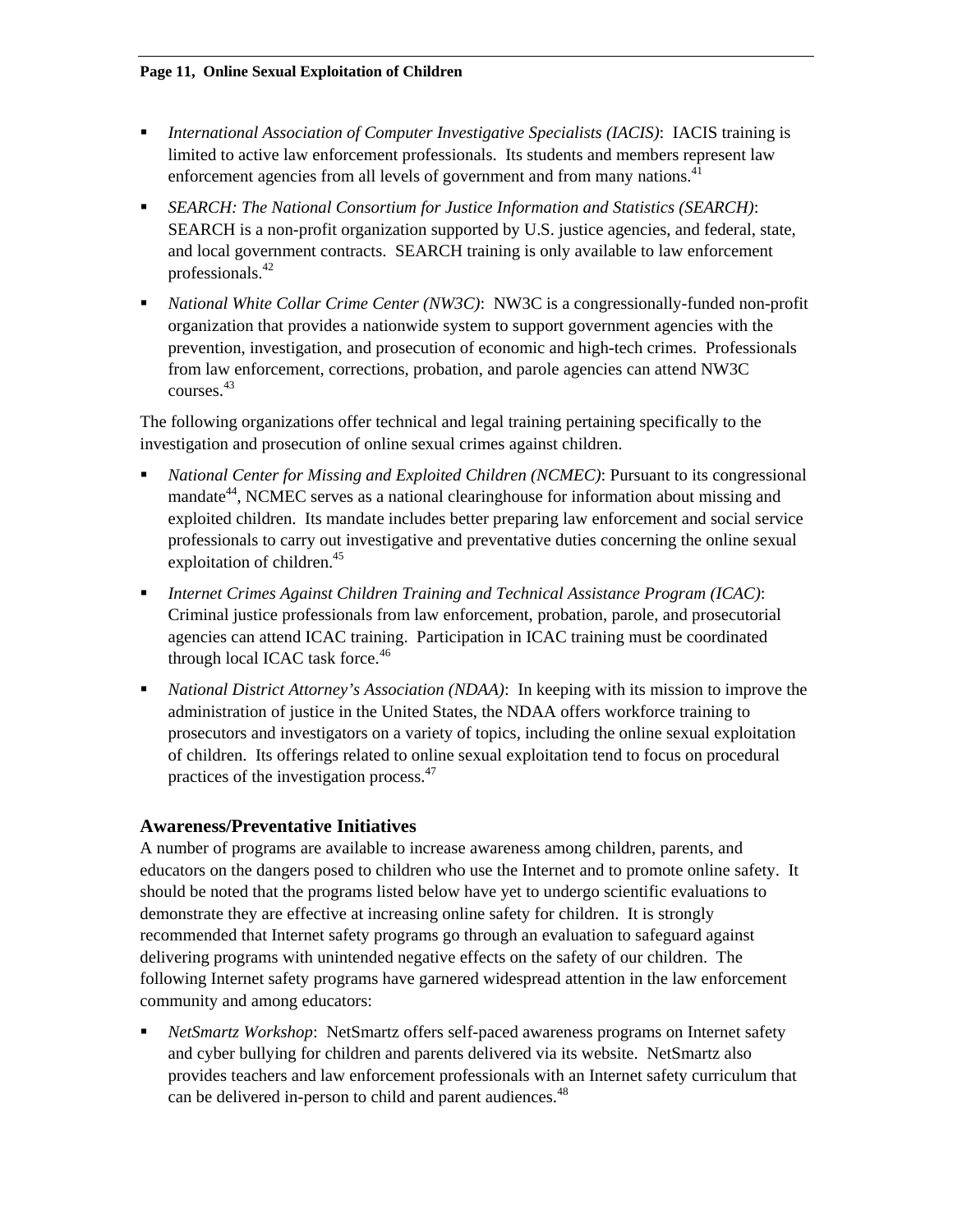- *High Technology Crime Investigation Association Internet Safety for Children Campaign*: HTCIA has partnered with Hewett Packard, the United States Secret Service, LiveWWWires, and NCMEC on a program to train law enforcement professionals to deliver Internet safety courses to parents and children.<sup>49</sup>
- *CyberAngels*: CyberAngels is Internet safety program offered by the Guardian Angels. It has online safety courses that cater to children, parents, educators, and librarians.<sup>50</sup>
- *I-Safe*: I-Safe provides educators, law enforcement professionals, and parents with training materials to promote a safe and responsible Internet experience for children. I-Safe also provides children with web-based resources on Internet safety, including a chat room for children to interact with I-Safe staff about online safety issues. $51$
- *WiredSafety*: WiredSafety offers online training courses related to Internet safety, including courses on the online sexual exploitation of children, cyber bullying, and online harassment. WiredSafety also keeps an online library of resources to keep parents and educators up to date on the latest dangers posed to children who use the Internet.<sup>52</sup>

End Notes

Available: http://www.usatoday.com/news/nation/2006-03-15-child-ring\_x.htm.

<sup>3</sup> McAuliffe, W. (2001, Feb. 13). Wonderland Paedophiles are Sentenced. *ZD NetUK* [On-Line], Available: http://news.zdnet.co.uk/business/legal/0,39020651,2084402,00.htm.

5 D'Ovidio, R and Doyle, J. (2003). Cyberstalking: Understanding the Investigative Hurdles. *FBI Law Enforcement Bulletin*, 72(3):10-17 and Wolak, J, Mitchell, K, and Finkelhor, D. (2003). *Internet Crimes Against Minors: The Response of Law Enforcement*. Washington, DC: National Center for Missing & Exploited Children.

 $9$  Wolak, J, Mitchell, K, and Finkelhor, D. (2006).

 $10$  Office of the United Nations High Commissioner for Human Rights. (Jan. 18, 2002). Optional Protocol to the Convention on the Rights of the Child on the Sale of Children, Child Prostitution and Child Pornography. *United Nations Secretariat* [On-line], Available: http://www.ohchr.org/english/law/crc-sale.htm

 $11$  The United States Customs Cyber Smuggling Center found that child pornography was easily accessible through the peer-to-peer network KaZaA. For details on the analysis see: United States General Accounting Office. (2003). *File-Sharing Programs: Peer-to-Peer Networks Provide Ready Access to Child Pornography* (GAO Publication No. 03-351). Washington, DC: United States General Accounting Office.

<sup>&</sup>lt;sup>1</sup> Hansen, C. (2005, Nov. 10). Catching Potential Internet Sex Predators. *MSNBC* [On-Line], Available: http://www.msnbc.msn.com/id/9927253/ and U.S. Arrests Dozens over Internet Child Porn Distribution. (2004, May 14). *CNN* [On-Line], Available:

http://www.cnn.com/2004/LAW/05/14/child.porn.arrests/index.html.

<sup>2</sup> Koch, W. (2006, Mar. 15). Chat Site Showed Live Molestation. *USA Today* [On-Line],

<sup>4</sup> Wolak, J, Mitchell, K, and Finkelhor, D. (2006). *Online Victimization of Youth: Five Years Later*. Washington, DC: National Center for Missing & Exploited Children.

<sup>6</sup> http://www.icactraining.org/TF\_Contacts.htm.

<sup>&</sup>lt;sup>7</sup> Wolak, J, Mitchell, K, and Finkelhor, D.  $(2006)$ 

<sup>&</sup>lt;sup>8</sup> Wolak, J, Mitchell, K, and Finkelhor, D. (2006).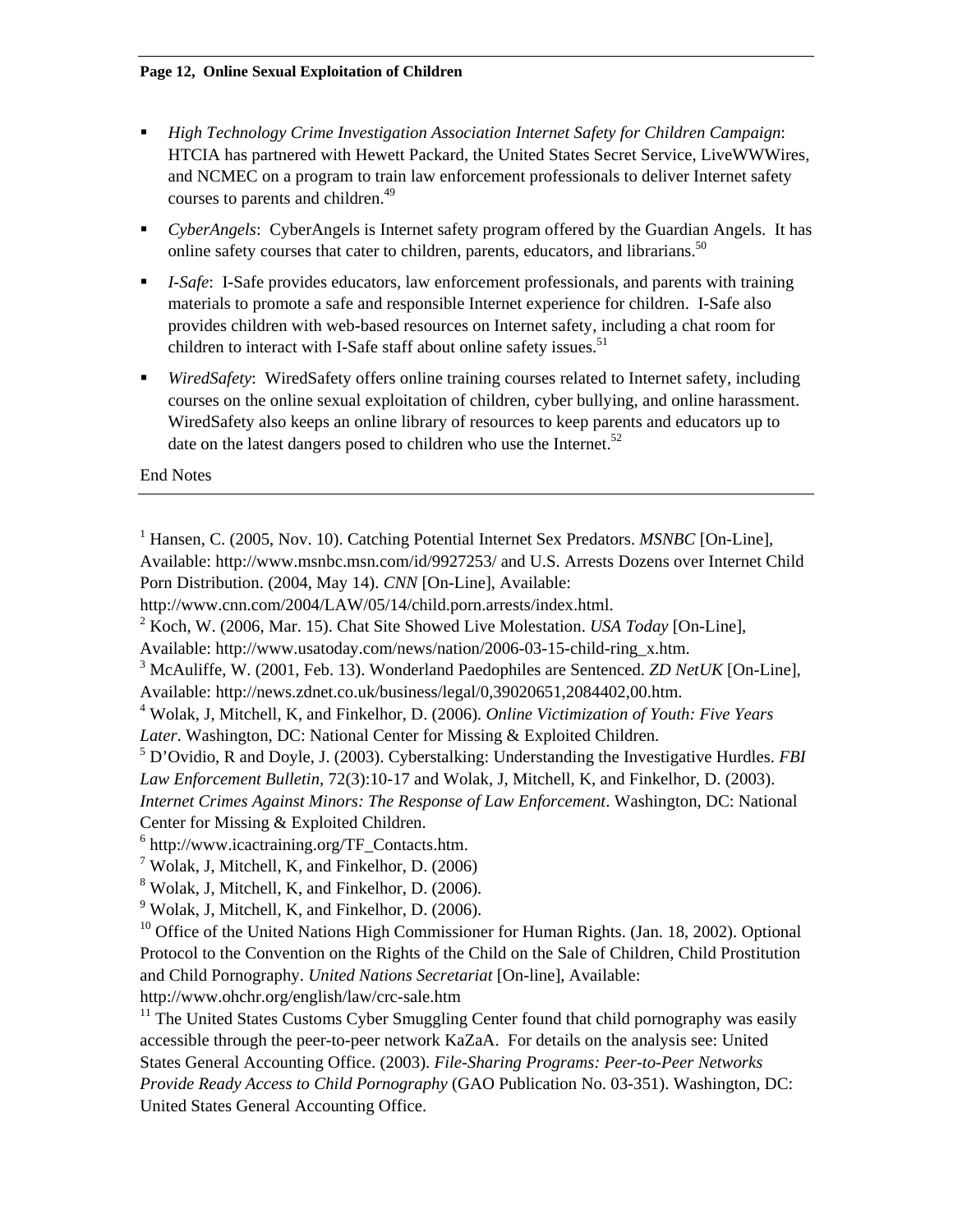<sup>12</sup> Brazilian Prosecutors Seek to Sue Google (2006, Sept. 1), *MSNBC* [On-Line], Available: http://msnbc.msn.com/id/14622759/

13 Owner Of Child Porn Cell Phone Gets 8 Years (2006, July 26), *NewsNet5* [On-Line],

Available: http://www.newsnet5.com/news/9579424/detail.html

 $14$  Wolak, J, Mitchell, K, and Finkelhor, D. (2006).

<sup>15</sup> 18 USC § 2252B

16 Man Sentenced for Registering Misleading Web Site Names. (2004, Feb. 27). *USA Today* [On-

Line], Available: http://www.usatoday.com/tech/news/2004-02-27-zuccarini-gets-jailtime\_x.htm.

<sup>17</sup> The official site for the *Bob the Builder* cartoon is www.bobthebuilder.com.

<sup>18</sup> Brunker, M. (1999, June 2). Streetwalkers in Cyberspace. *MSNBC* [On-Line], Available:

http://msnbc.msn.com/id/3078778/ and McKim, Jennifer. (2006, July 12). Pimp Pleads Guilty to Prostituting Minor. *Orange County Register* [On-Line], Available:

http://www.ocregister.com/ocregister/news/atoz/article\_1209170.php.

<sup>19</sup> Alonzo-Dunsmoor, M. (2006, Mar. 11). Phoenix Officials to Crack Down on Child Prostitution. *The Arizona Republic* [On-Line], Available:

http://www.azcentral.com/arizonarepublic/local/articles/0311prostitution0311.html

20 Hall, M. (2003, Sept. 13). The Darker Side of Travel. *The UK Telegraph* [On-Line], Available: http://www.telegraph.co.uk/travel/main.jhtml?xml=/travel/2003/09/13/etsextr.xml&sSheet=/trave l/2003/09/16/ixtrvhome.html

21 Asia's Child Sex Victims Ignored. (2000, Sept. 15). *BBC* [On-Line], Available:

http://news.bbc.co.uk/1/hi/world/asia-pacific/926853.stm.

 $22$  Wolak, J, Mitchell, K, and Finkelhor, D. (2006).

23 Lenhart, A, Madden, M, and Hitlin, Paul. (2005). *Teens and Technology*. Washington, DC: Pew Internet & American Life Project.

 $^{24}$  Wolak, J, Mitchell, K, and Finkelhor, D. (2006); Mitchell, K, Wolak, J, and Finkelhor, D.

(2005). Police Posing as Juveniles Online to Catch Sex Offenders: Is it Working?. *Sexual Abuse: A Journal of Research and Treatment*, 17(3): 241-267.

 $25$  Wolak, J, Mitchell, K, and Finkelhor, D. (2006).

 $26$  Wolak, J, Mitchell, K, and Finkelhor, D. (2006).

 $^{27}$  Wolak, J, Mitchell, K, and Finkelhor, D. (2003).

28 Klain, E, Davies, H, and Hicks, M. (2001). *Child Pornography: The Criminal Justice System* 

*Response*. Washington, DC: National Center for Missing and Exploited Children.

 $29$  Klain, E, Davies, H, and Hicks, M. (2001).

 $30$  Klain, E, Davies, H, and Hicks, M. (2001).

 $31$  Alexy, E, Burgess, A, and Baker, T. (2005). Internet Offenders: Traders, Travelers, and

Combination Trader-Travelers. *Journal of Interpersonal Violence*, 20(7): 804-812. Cases include instances where a computer was used to trade or collect child pornography and instances where predators solicited a minor online and then arranged an in-person meeting for the purposes of sexual contact.

 $32$  Wolak, J, Mitchell, K, and Finkelhor, D. (2003).

33 Wolak, J, Mitchell, K, and Finkelhor, D. (2006).

 $34$  Wolak, J, Mitchell, K, and Finkelhor, D. (2003).

35 D'Ovidio, R. (2003). *Policing the Net: The Effect of Jurisdiction*. Presented at the Academy of Criminal Justice Sciences Annual Meeting, Boston, MA.